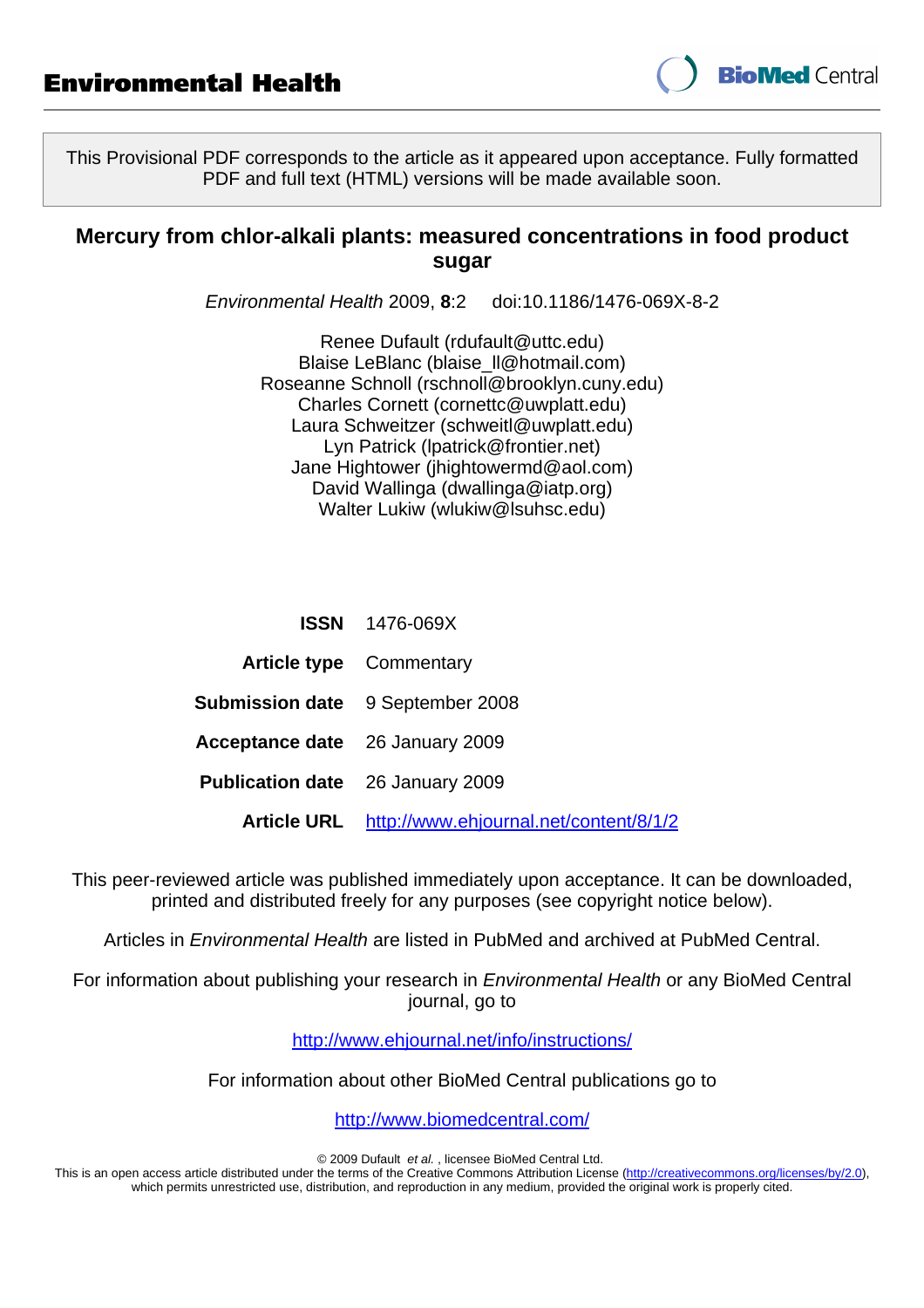# **Mercury from chlor-alkali plants: measured concentrations in food product sugar**

Renee Dufault<sup>\*1</sup>, Blaise LeBlanc<sup>2</sup>, Roseanne Schnoll<sup>3</sup>, Charles Cornett<sup>4</sup>, Laura Schweitzer<sup>4</sup>, David Wallinga<sup>5</sup>, Jane Hightower<sup>6</sup>, Lyn Patrick<sup>7</sup>, Walter Lukiw<sup>8</sup>

<sup>1</sup>United Tribes Technical College, Bismarck, ND, USA <sup>2</sup>Carl Hayden Bee Research Center, Tucson, AZ, USA <sup>3</sup>Department of Health and Nutrition Sciences, Brooklyn College of CUNY, Brooklyn, NY, USA <sup>4</sup>Department of Chemistry and Engineering Physics, University of Wisconsin-Platteville, Platteville, WI, USA <sup>5</sup>Institute for Agriculture and Trade Policy, Minneapolis, MN, USA <sup>6</sup>Department of Internal Medicine, California Pacific Medical Center, San Francisco, CA, USA <sup>7</sup>Contributing Editor, Alternative Medicine Review, Durango, CO, USA <sup>8</sup>Professor of Neuroscience and Ophthalmology, LSU Neuroscience Center. Louisiana State University Health Sciences Center, New Orleans, LA, USA

## **Email:**

Renee Dufault<sup>\*</sup>- <u>rdufault@uttc.edu;</u> Blaise LeBlanc - <u>blaise\_ll@hotmail.com</u>; Roseanne Schnoll rschnoll@brooklyn.cuny.edu; Charles Cornett - cornettc@uwplatt.edu; Laura Schweitzer schweitl@uwplatt.edu; David Wallinga - dwallinga@iatp.org; Jane Hightower jhightowermd@aol.com; Lyn Patrick - lpatrick@frontier.net; Walter Lukiw wlukiw@lsuhsc.edu

\* Corresponding author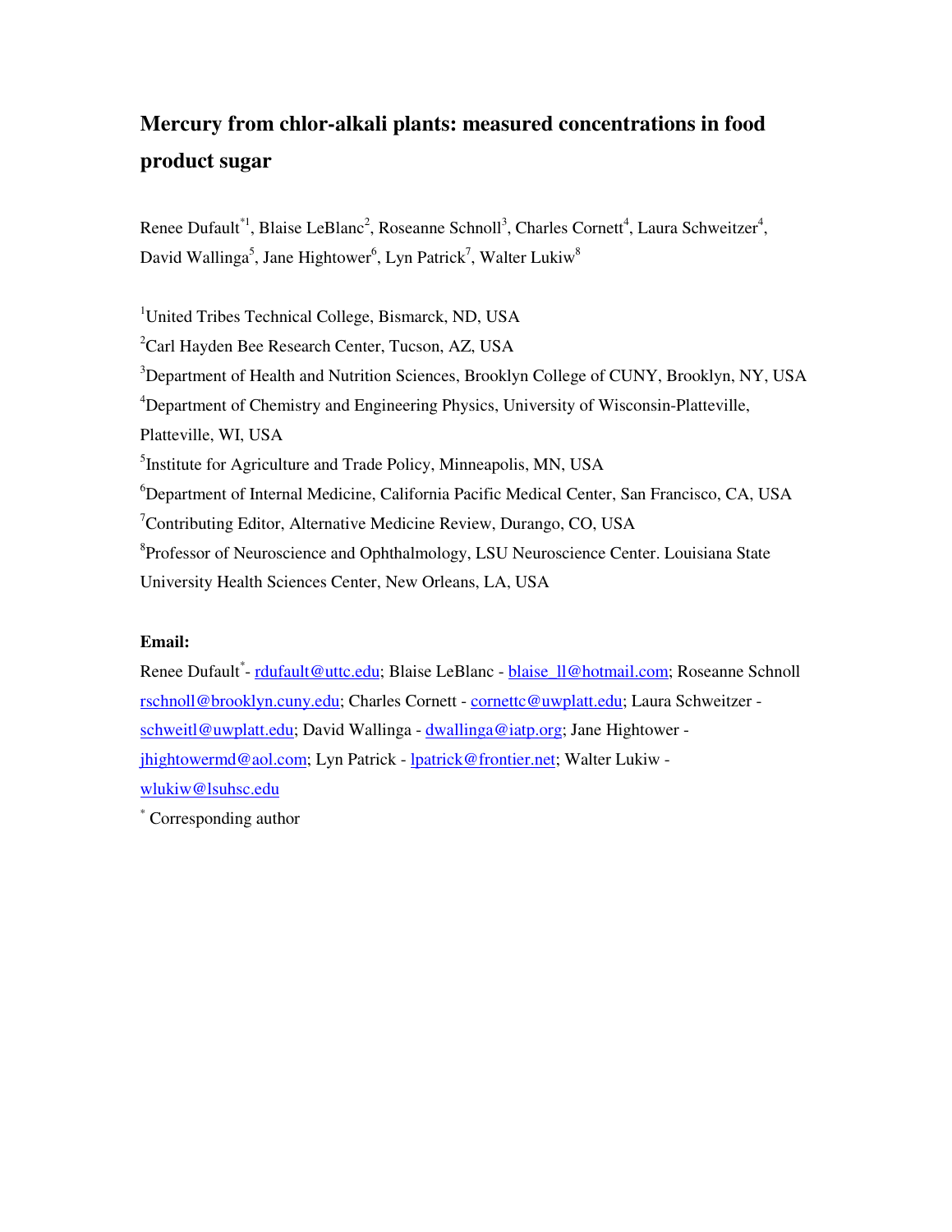#### **Abstract**

Mercury cell chlor-alkali products are used to produce thousands of other products including food ingredients such as citric acid, sodium benzoate, and high fructose corn syrup. High fructose corn syrup is used in food products to enhance shelf life. A pilot study was conducted to determine if high fructose corn syrup contains mercury, a toxic metal historically used as an anti-microbial. High fructose corn syrup samples were collected from three different manufacturers and analyzed for total mercury. The samples were found to contain levels of mercury ranging from below a detection limit of 0.005 to 0.570 micrograms mercury per gram of high fructose corn syrup. Average daily consumption of high fructose corn syrup is about 50 grams per person in the United States. With respect to total mercury exposure, it may be necessary to account for this source of mercury in the diet of children and sensitive populations.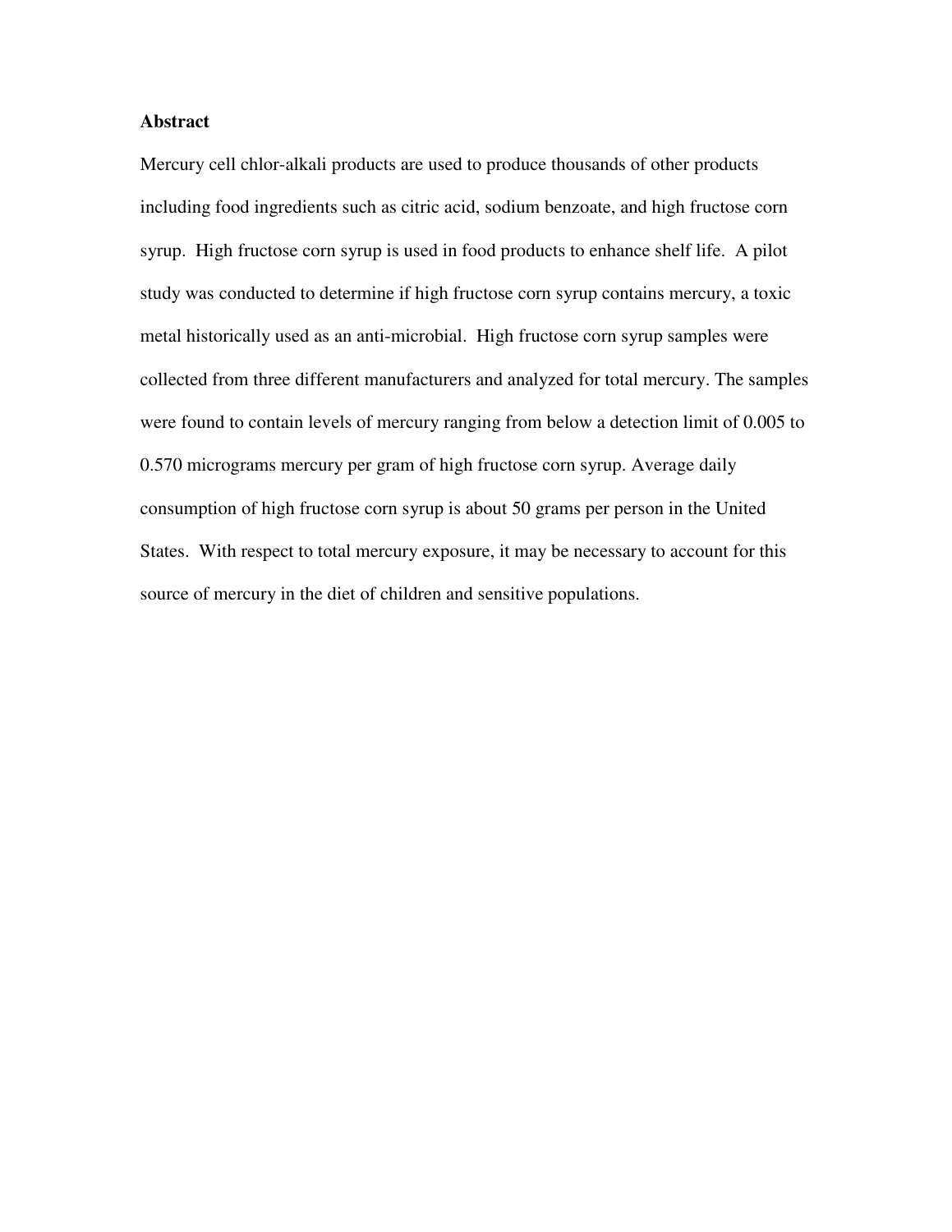#### **Background**

Chlorine and caustic soda are produced at chlor-alkali plants using mercury cells or the increasingly popular membrane technology that is mercury free and more energyefficient. Worldwide there are approximately fifty mercury cell chlor-alkali plants in operation [1]. Of those there are eight in the United States (US) [2]. In 2003 the EPA reported in the Federal Register that on average approximately seven tons of mercury were missing from each plant in the year 2000 [3]. These chlor-alkali plants have an average of fifty-six cells, each containing as much as 8,000 pounds of mercury [4] and, every year the chlor-alkali industry reports unaccounted for mercury losses to the EPA [5]. Mercury is a danger to unborn children whose developing brains can be damaged if they are exposed to low dose microgram exposures in the womb [6]. Since mercury is a potent neurological toxin, these unaccounted for mercury losses from the chlor-alkali industry are of concern as they could be a source of exposure for humans, wildlife, and the environment. An Environmental Health Officer (EHO) at the Food and Drug Administration (FDA) conducted an investigation to find the missing mercury in the chlor-alkali industry [7].

#### **The path of the investigation**

An employee of the Environmental Protection Agency (EPA) suggested that the EHO contact the Wisconsin Department of Natural Resources (DNR) for information on Vulcan Chemicals' mercury balance sheet. Vulcan Chemical was the only chemical company to find its missing mercury. Upon request, the Wisconsin DNR provided the EHO with Vulcan Chemical's annual mercury balance sheet that reported their mercury losses in their products for the year that the mercury balance was done. Vulcan Chemical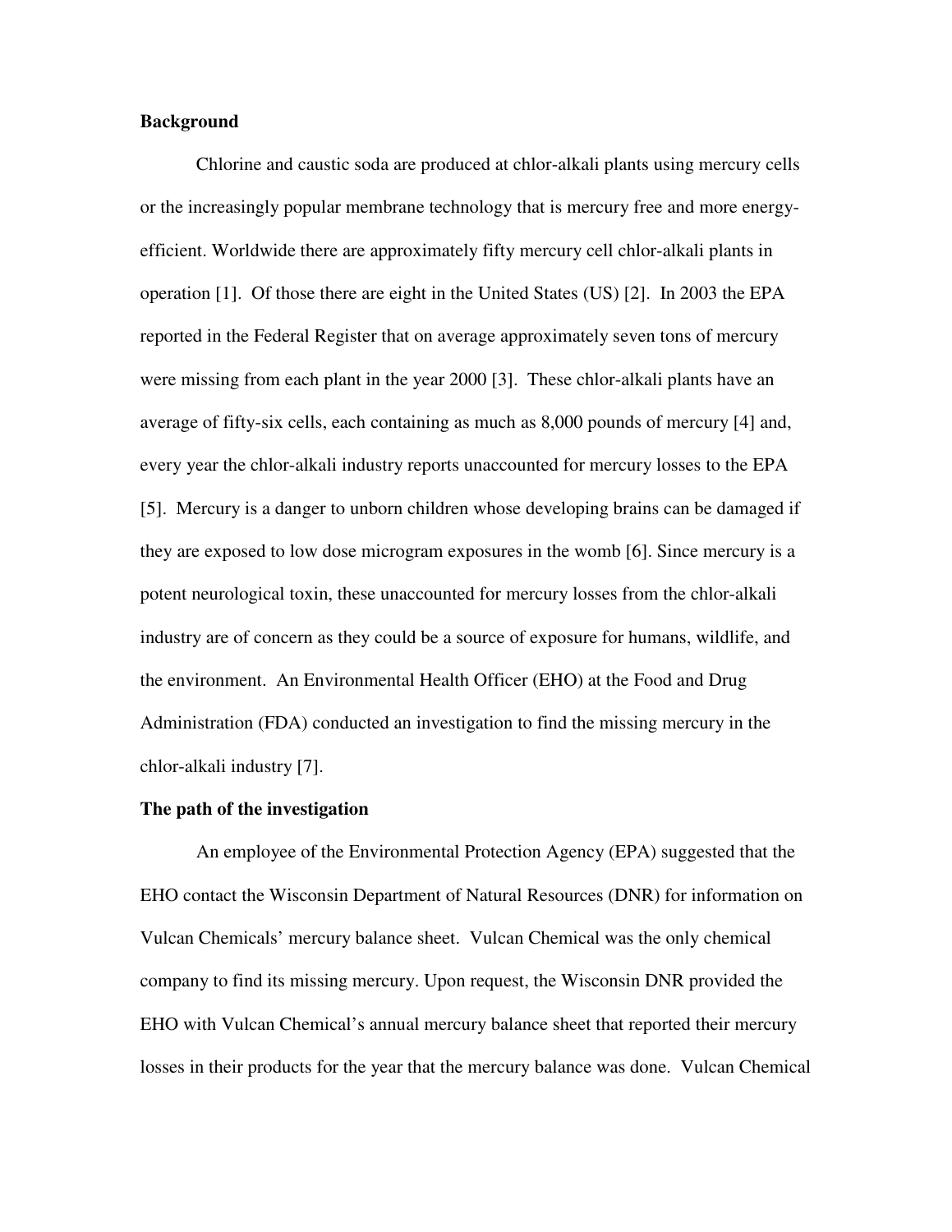submitted this mercury balance sheet to the Wisconsin DNR in 2003 with their wastewater discharge permit re-issuance application. This information led to the realization that mercury residue may be found in all products produced by the mercury cell chlor-alkali industry. A representative of the Chlorine Institute confirmed in a telephone interview that the amount of mercury residue in mercury cell chlor-alkali products varies, depending on the manufacturing process at each plant. It is found in mercury grade caustic soda according to product specification sheets [8].

According to an archived web page report initially produced by Vulcan Chemicals, mercury grade caustic soda and hydrochloric acid are primarily used by the high fructose corn syrup industry [9]. Following this lead, the EHO conducted an interview with an "organic" producer of high fructose corn syrup (HFCS) in 2004 and was told that the HFCS industry uses both mercury grade caustic soda and membrane grade caustic soda in their manufacturing process to enhance product shelf life. A review of the literature revealed that HFCS is indeed used as a sweetener by food manufacturers to stabilize food products and enhance product shelf life [10]. HFCS is the end product from a corn wet-milling process that involves a number of steps in a product line that yields corn oil, animal feed, starch products, and corn sweeteners. Several chemicals are required to make HFCS, including caustic soda, hydrochloric acid, alpha-amylase, glucoamylase, isomerase, filter aid, powdered carbon, calcium chloride, and magnesium sulfate [11]. The caustic soda and hydrochloric acid are used throughout the milling process to adjust the pH of the product line. The product line starts with corn and the cornstarch molecule is then converted to different products by various methods that involve acids, bases, sodium hypochlorite and enzymes [12]. Should mercury grade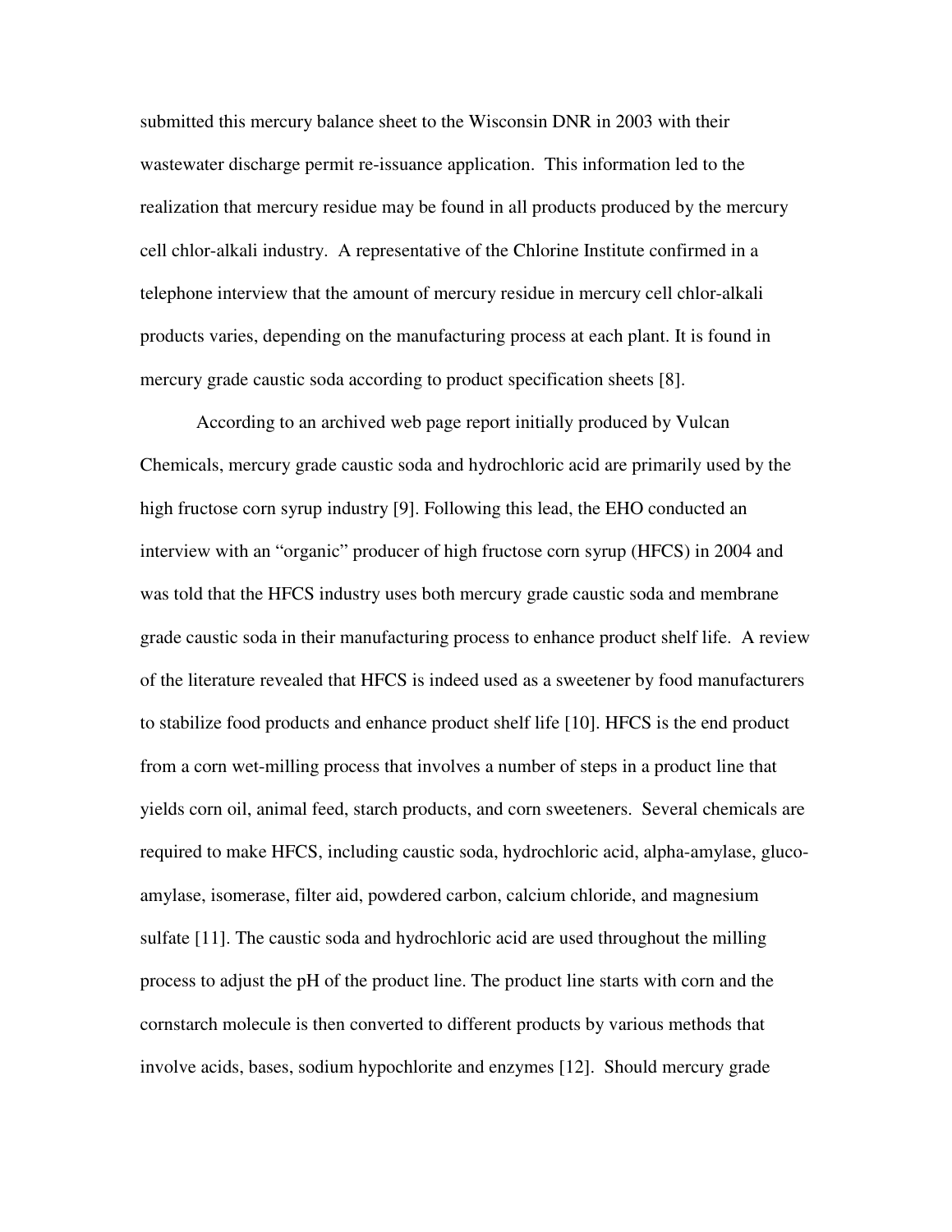caustic soda, hydrochloric acid, or sodium hypochlorite (derived from mercury grade chor-alkali chemicals) be used in the milling process, it seemed plausible to the EHO that mercury may well end up in the final product – HFCS. A limited screening of HFCS samples for mercury was initiated by the EHO and researchers at NIST found low levels of total mercury. [13].

To determine the extent of total mercury in HFCS products, the EHO then used additional government resources to collect HFCS samples from different manufacturers and collaborate with individuals outside of the federal government to analyze the samples for total mercury content. It should be noted that these activities occurred before the EHO retired in January 2008.

#### **HFCS sample collection and analytical method**

The EHO working under the Office of the FDA Commissioner instructed an investigator in a FDA regional office to collect HFCS samples from different manufacturers. During the week of February 17-24, 2005, the FDA field investigator successfully conducted three separate sampling events, one at each manufacturer. Prior to each sampling event, the FDA field investigator soaked the 20-milliliter (mL) sample vials overnight in a 50 percent (%) nitric acid solution and then rinsed them with distilled water before allowing them to air dry. Per directed assignment from the FDA researcher, the FDA field investigator collected five samples of 42% HFCS and five samples of 55% HFCS from Manufacturer A, five samples of 42% HFCS from Manufacturer B, and five samples of 55% HFCS from Manufacturer C. Each 20 mL sample vial contained approximately 10 mL of HFCS at the end of each of the sampling events. Each sample vial was appropriately labeled with the manufacturers name, % HFCS, date, and the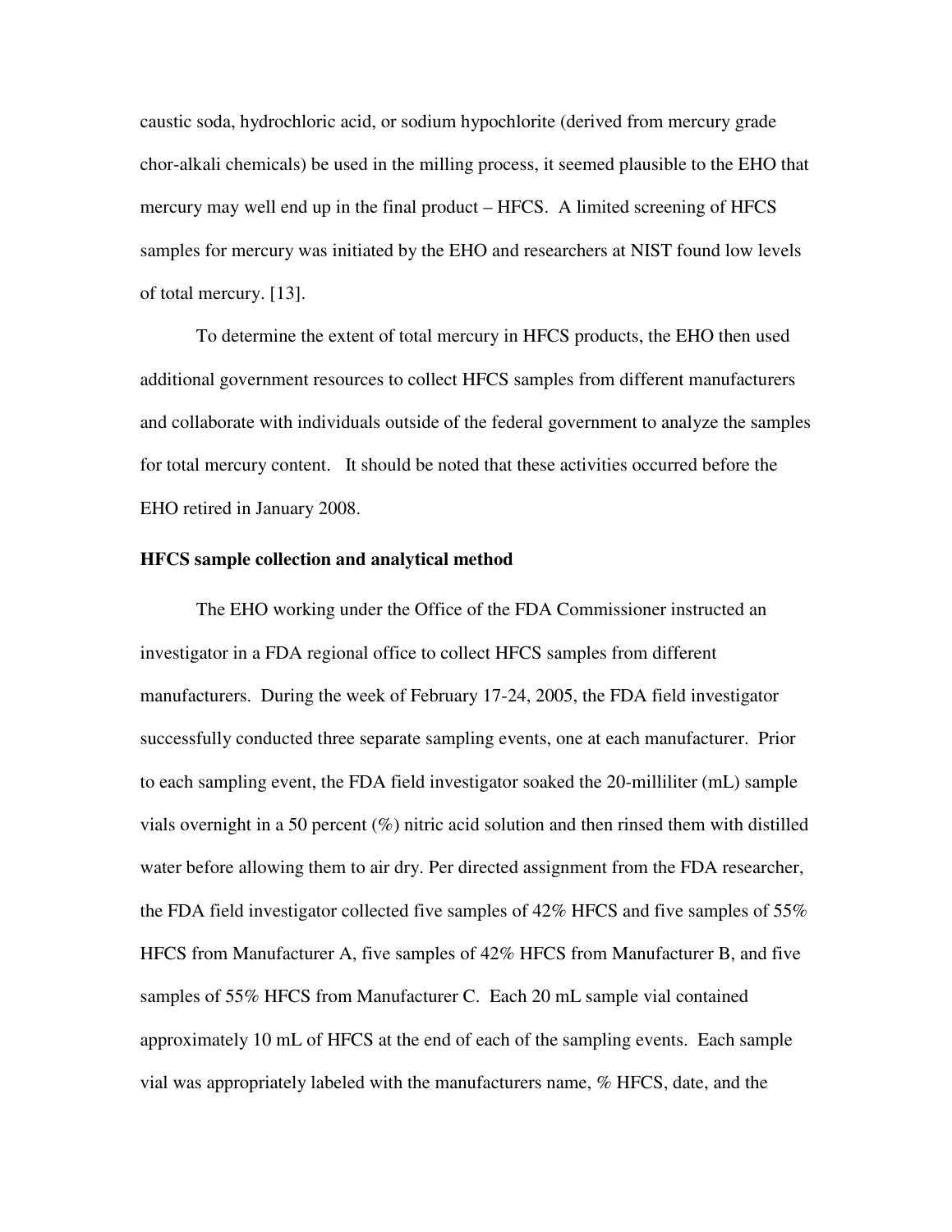initials of the field investigator. All samples were kept under lock and key prior to being shipped via FEDEX overnight to a laboratory for analyses.

Researchers at the University of Wisconsin-Platteville received the samples from a federal employee with chain-of-custody intact and sub-sampled them for total mercury analysis using NIST Oyster Tissue 1566b as the standard reference material. The NIST Certificate of Analysis for the Oyster Tissue 1566b stated that as a standard, it could validate the accuracy of the methods and instruments used to analyze twenty-two different elements including total mercury. All samples, blanks (water and acid matrix), and NIST standard reference material Oyster Tissue 1566b were analyzed by the following method using Optima Grade Fisher Scientific hydrochloric and nitric acids that were certified to contain less than 0.0001 microgram ( $\mu$ g) mercury per gram (g) reagent. Approximately 1.0 g (to nearest 0.1 milligram) of a HFCS sample, blank, or reference material was accurately weighed into a clean 50 mL XP1500 Plus microwave cell. Approximately 5 mL of nitric acid (Optima Grade Fisher Scientific) was added to the cell. The cell was sealed, and the contents were digested in a high-pressure microwave oven (CEM Mars 5). The resulting solution was allowed to cool before gravimetrically diluting the sample to 50.0 grams (to nearest 0.1 milligram) with 2 Molar  $(M)$ hydrochloric acid (Optima Grade Fisher Scientific; 18 MΩ-cm water). Each sample was analyzed within three hours to minimize mercury loss.

A Leeman Labs Hydra AA cold vapor atomic absorption spectrometer (CVAAS) was used for the total mercury analysis. A calibration curve ranging from 10 to 200 picograms mercury/g was constructed using gravimetric dilutions (2M hydrochloric acid described above) of a primary standard mercury solution (GFS Chemicals). Samples,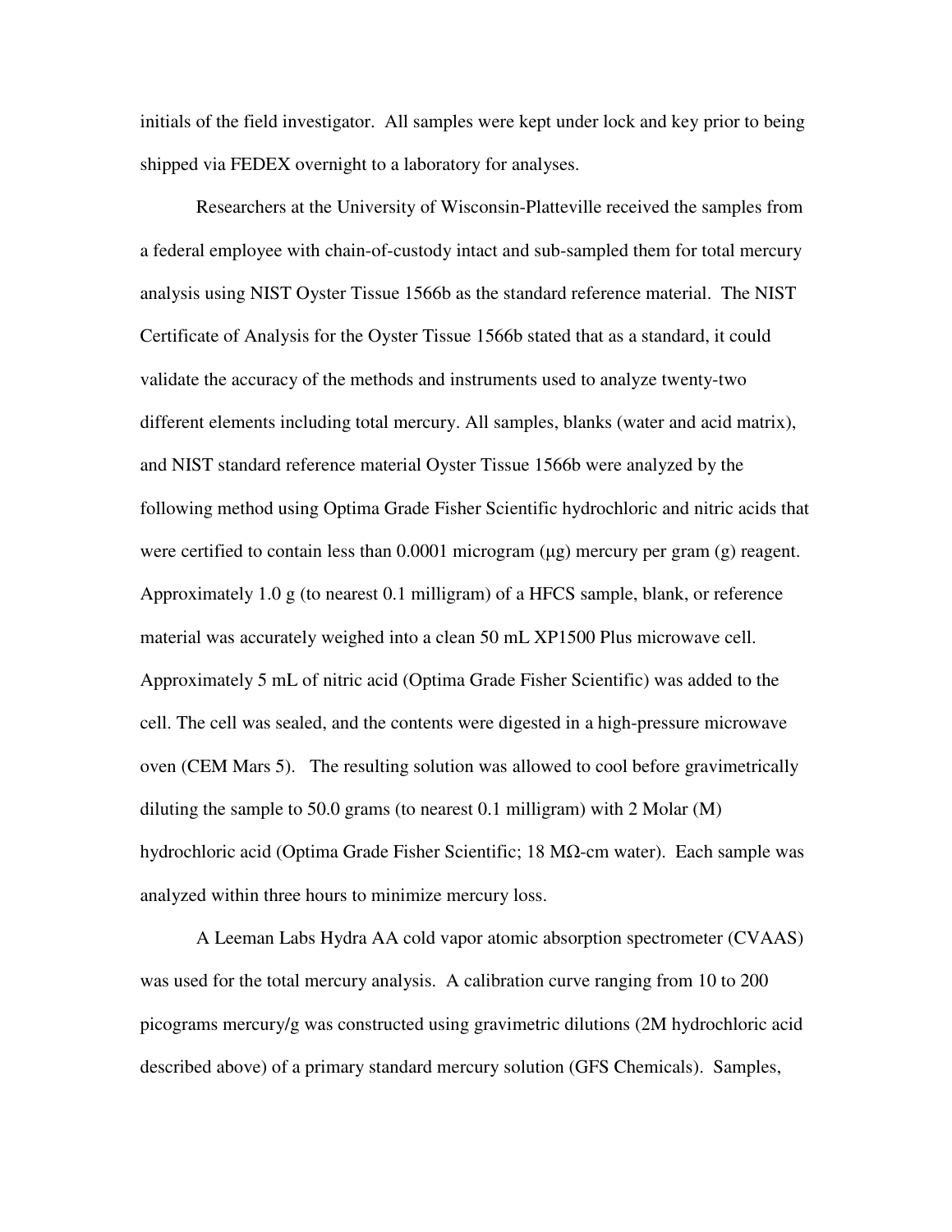blanks, and reference materials were introduced along with stannous chloride (GFS Chemicals) reductant at a rate of 5 mL/minute. Each sample and reference material was analyzed in triplicate.

#### **Results of analyses**

Inter-sample blanks displayed no mercury signal above the method detection limit of 0.005 µg mercury/g sample. Mercury recovery of spiked reference materials (GFS Chemicals) averaged 98.8  $\pm$  0.3 %. The results from the total mercury analysis of NIST reference material Oyster Tissue  $1566b (0.036 \pm 0.006 \mu g/g$  mercury) exhibited good agreement with certified values  $(0.037 \pm 0.001 \,\mu$ g /g mercury). The NIST Oyster Tissue 1566b analyses were performed prior to samples, between samples, and post-samples with no significant difference ( $p < 0.05$ ) in the total mercury content between these analyses.

Mercury was detected in nine of the twenty samples analyzed (Table 1). Of ten samples from manufacturer "A", nine were below the 0.005 µg mercury/g sample detection limit with the sole exception being a sample that was  $0.012 \mu g$  mercury/g HFCS. Of the remaining ten samples from two other manufacturers, two were below the detection limit and the mercury content of the other eight samples ranged from 0.065 µg to 0.570 µg mercury/g HFCS (Table 1).

#### **Implications**

Mercury was not detected in eleven out of twenty HFCS samples analyzed (detection limit  $0.005 \mu$ g mercury/g). A single manufacturer produced nine of these eleven samples. These samples were likely manufactured using caustic soda produced by a membrane chlor-alkali plant which does not use mercury in its manufacturing process.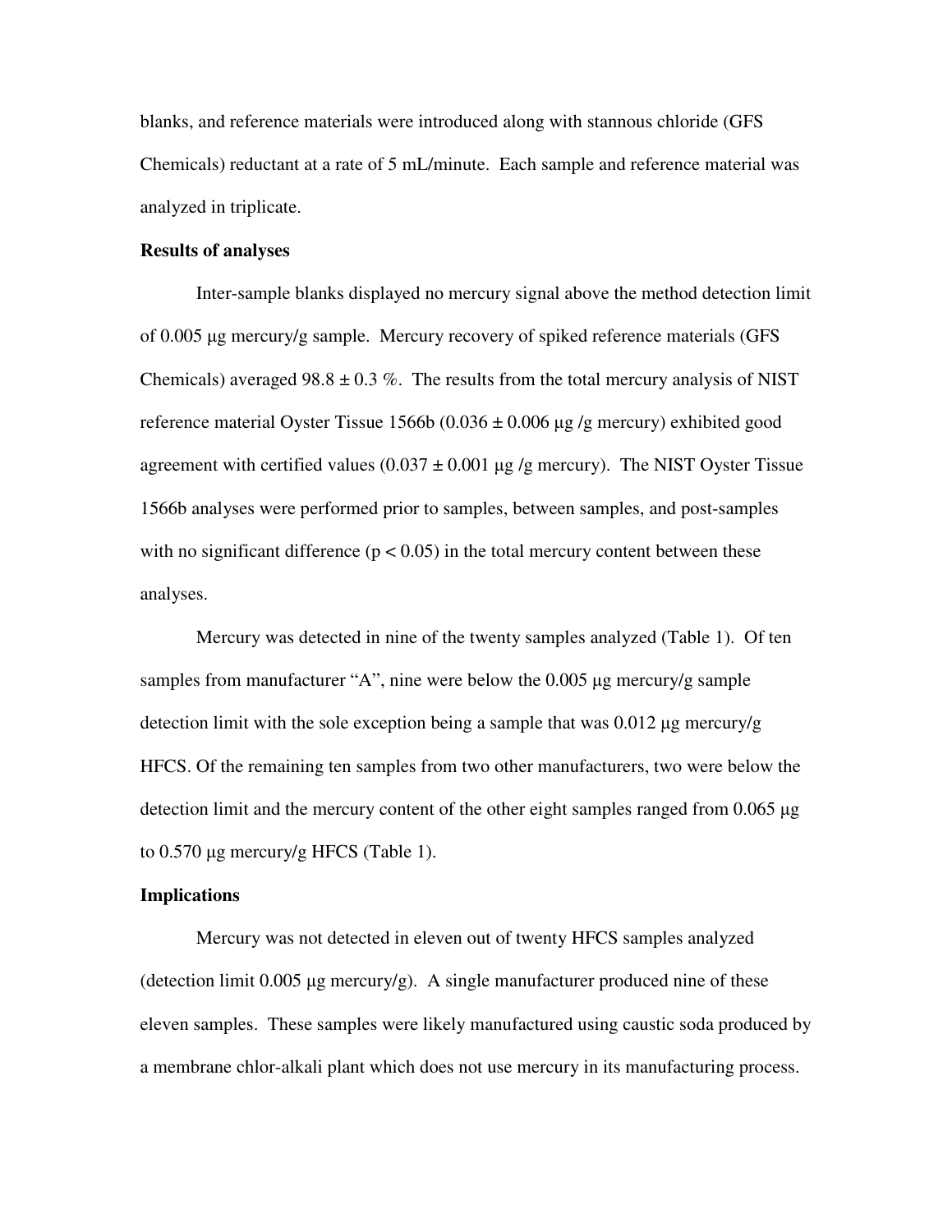Eight of the nine HFCS samples exhibiting mercury levels between 0.065 µg to 0.570 µg mercury/g HFCS were produced by the other two manufacturers. This could indicate the use of mercury grade caustic soda or hydrochloric acid in the manufacturing processes used by these two manufacturers. Such use would account for the mercury in these HFCS products. With key aspects of the HFCS manufacturing process considered proprietary information, we could not confirm the composition of the raw materials used by the individual HFCS manufacturers and the subsequent source of the mercury. While more sophisticated methods produce lower detection limits, the CVAAS method used in these analyses was sufficient as it clearly and reliably demonstrated significant levels of mercury in 45% of the HFCS samples analyzed. Clearly the sample size of this preliminary trial is too small but there was no support to collect additional samples for analyses. When university researchers outside of the government attempted to obtain additional HFCS samples direct from the manufacturer they were unable to get them. However, with 45% of the HFCS samples containing mercury in this small study, it would be prudent and perhaps essential for public health that additional research be conducted by the FDA or some other public health agency to determine if products containing HFCS also contain mercury. In 2004, several member states of the European Union reported finding mercury concentrations in beverages, cereals and bakery ware, and sweeteners [14] – all of which may contain HFCS. FDA does not currently have a mercury surveillance program for food ingredients such as added sugars or preservatives manufactured with mercury grade chlor-alkali products.

The FDA does analyze some foods for mercury through the ongoing surveillance program known as the Total Diet Study (TDS). The TDS, however, does not test all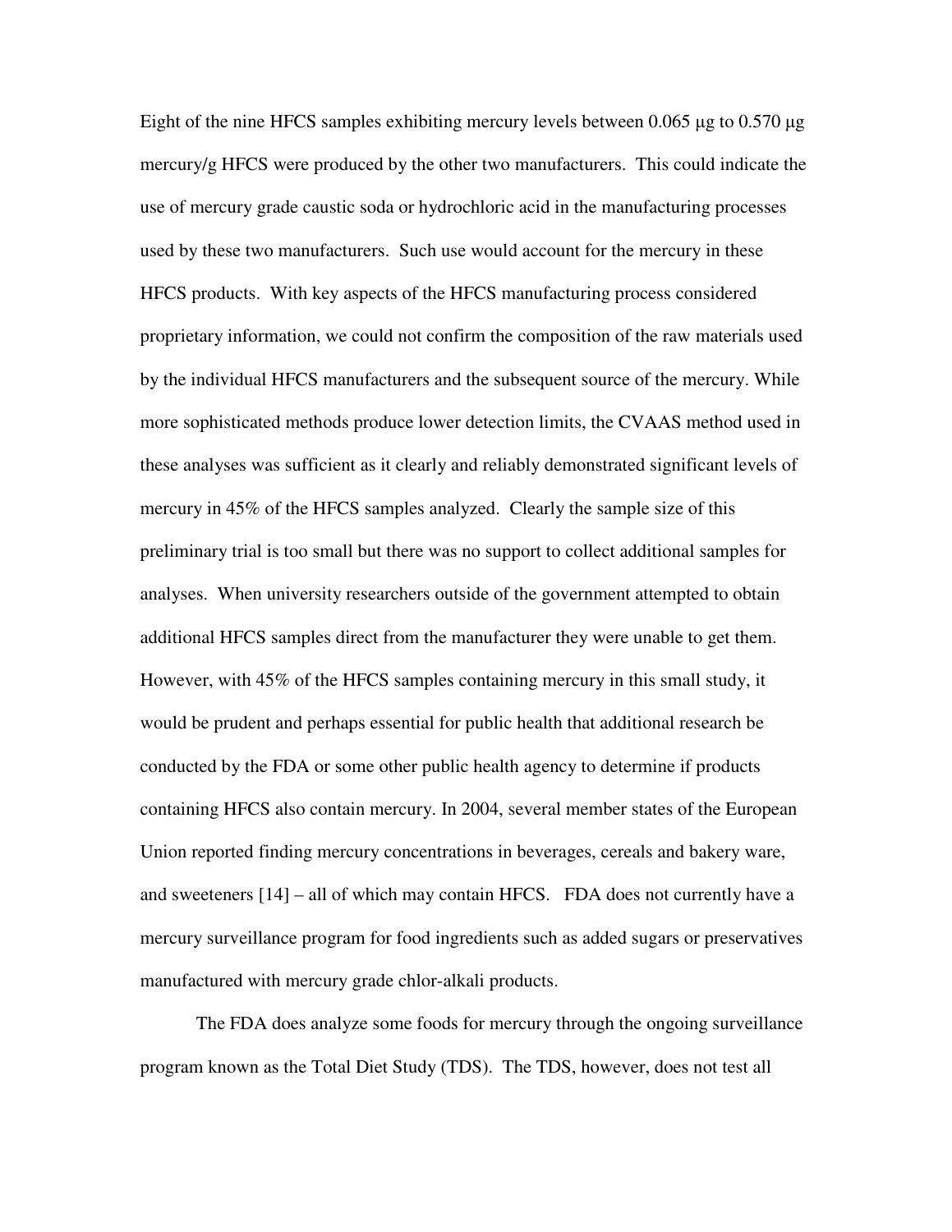foods for mercury. Mercury is routinely detected by the TDS in fish, liver, and poultry because farmers routinely use fishmeal and/or fish oil as feed for certain livestock to include chickens, swine, dairy cows, and farmed fish. Animals that are fed fishmeal can bioconcentrate monomethyl mercury in protein matrices that are then passed on to the consumer in the fat components of derived foods [15]. A list of the foods that were recently tested for total mercury along with the results of the analyses may be found at the FDA website [16]. In 2003, FDA tested 48 foods for mercury during the TDS and of those only three may have contained HFCS. Average daily US consumption of HFCS for the year 2007 was approximately 49.8 g per person according to the US Department of Agriculture website [17]. High-end consumers of beverages sweetened with HFCS could easily be ingesting more HFCS than the average person. Results of a recent study of dietary fructose consumption among US children and adults indicate that fructose consumption by Americans represents ten percent (10%) of calories consumed in a 24 hour period [18]. Seventy four percent (74%) of this fructose came from foods and beverages other than fruits and vegetables.

With respect to product labeling, FDA requires food manufacturers to list on the food product label ingredients in descending order of weight from most to least [19]. For example, HFCS is commonly listed as the first ingredient in chocolate syrup on the product label, therefore all that can be known is that of all the ingredients in chocolate syrup, there is more HFCS in the product than any other ingredient. Product labels listing HFCS as a first or second ingredient may contain detectable levels of mercury if the HFCS was manufactured with mercury grade chlor-alkali chemicals. As part of the review process for this article, the authors contacted manufacturers for more information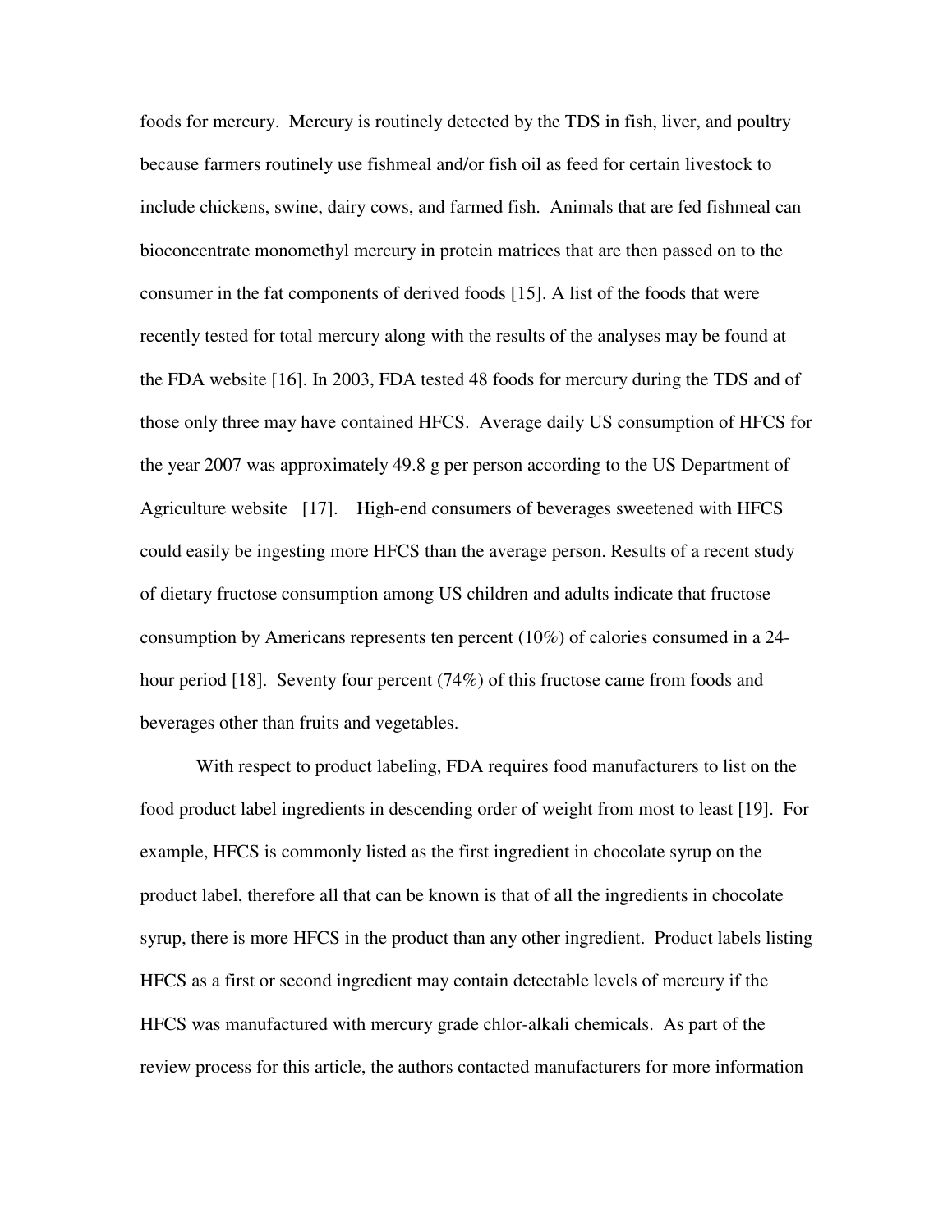on the % concentration of HFCS in their products and the common response back from manufacturers was that this information is proprietary. With the reported average daily consumption of 49.8 g HFCS per person, however, and our finding of mercury in the range of 0.00 to 0.570  $\mu$ g mercury/g HFCS, we can estimate that the potential average daily total mercury exposure from HFCS could range from zero to 28.4 µg mercury. This range can be compared to the range of total mercury exposure from dental amalgam in children reported by Health Canada [20]. In the report issued by Canada, daily estimates of total mercury exposure from dental amalgam in children ages 3-19 ranged on average from 0.79 to 1.91 µg mercury. Canada and other countries do not recommend the use of mercury amalgam in pregnant women or children.

 Current international food processing standards allow 1.0 µg mercury/g caustic soda [21, 22] and there is no standard for mercury in food grade hydrochloric acid. Both of these chemicals may be used to make HFCS. The FDA has approved HFCS for use as an added sugar in food products but a review of food product labels reveals that it is often added to a product in addition to sugar presumably to enhance product shelf life. Regardless of its intended use, it is imperative that public health officials evaluate this potential source of mercury exposure, as HFCS is presently ubiquitous in processed foods and therefore significantly consumed by people all over the world.

Mercury in any form – either as water-soluble inorganic salt, a lipid-soluble organic mercury compound, or as metallic mercury- is an extremely potent neurological toxin [23]. Organic mercury compounds such as methylmercury that are fat-soluble and readily cross the blood brain barrier are especially damaging to developing nervous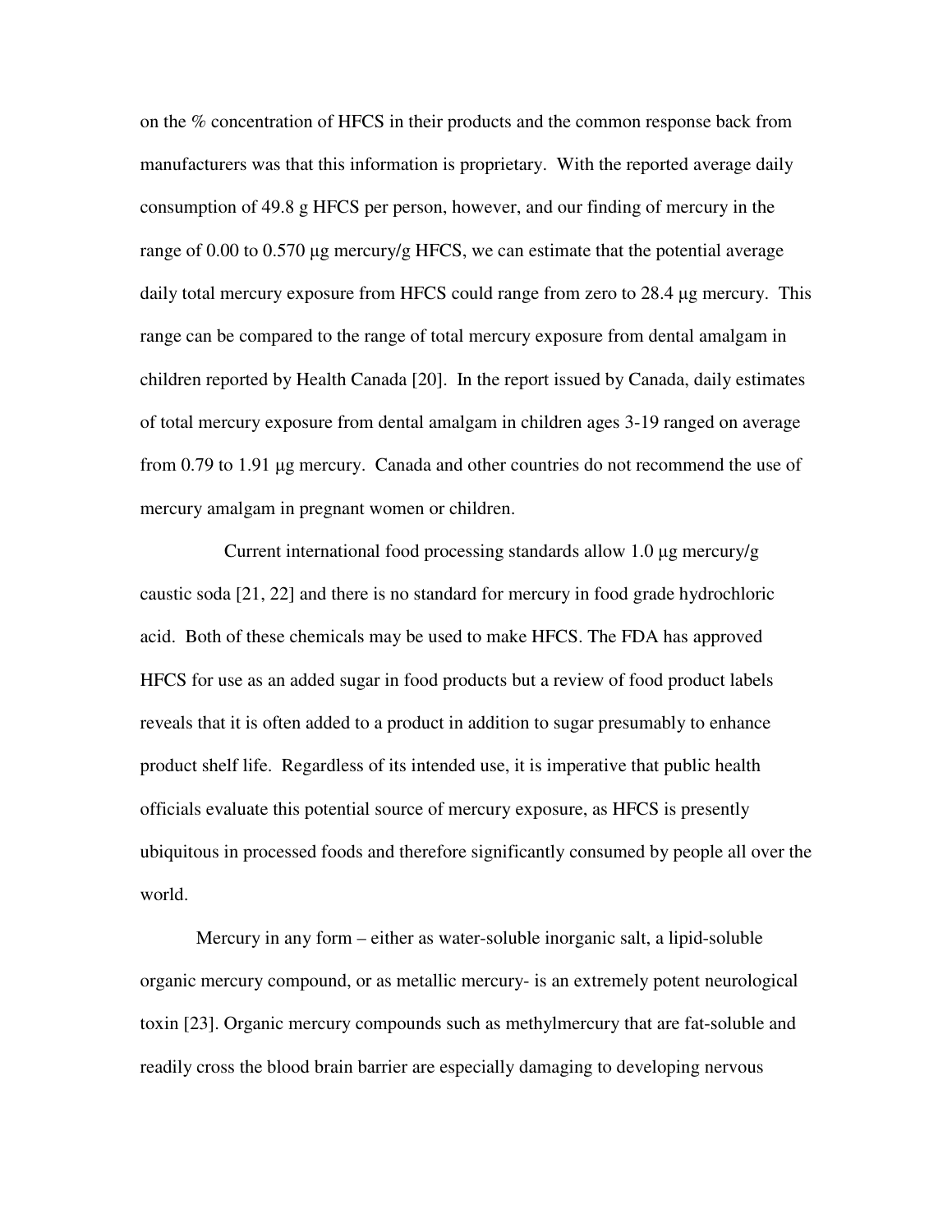tissues [24, 25]. For example, prenatal exposure as low as 10 mg/kg methylmercury, as measured in maternal hair growing during pregnancy, may adversely affect the development of the fetal brain [25, 26]. Confounding associations and concerns with various stages of brain development related to cumulative early life exposure to mercury include the following sources of mercury: maternal fish consumption during pregnancy, the thimerosal (sodium ethylmercurithiosalicylate, approximately 49% mercury weight) content of certain vaccines and dental amalgam [27].

Mercury regulation varies from country to country. While the US government only regulates methylmercury in fish, several other governments regulate all forms of mercury in all foodstuffs. In the US, the current action level of 1  $\mu$ g methylmercury/g fish or seafood was set in 1977 during court proceedings of the United States of American v. Anderson Seafoods, Inc. [28]. The data used to determine the action level in fish came from a poisoning incident that occurred in Iraq under Saddam Hussein's regime in 1971-1972. There was not a chain of custody for the specimens taken from the victims of that poisoning that were tested by World Health Organization or American researchers, and an appropriate epidemiological study was not undertaken [29]. Further risk assessment for methylmercury has been conducted using human data from the massive episodes of mercury poisoning in the tragic Minimata Bay incident in Japan, as well as from large scale epidemiological studies concerning childhood neurodevelopment and neurotoxicity in relation to fetal exposure in various fish eating communities around the world [24, 25]. There has never been a blinded, placebo, controlled study published giving humans mercury or methylmercury, nor would this kind of study be ethically considerable. Quantitative information on long-term effects of inorganic mercury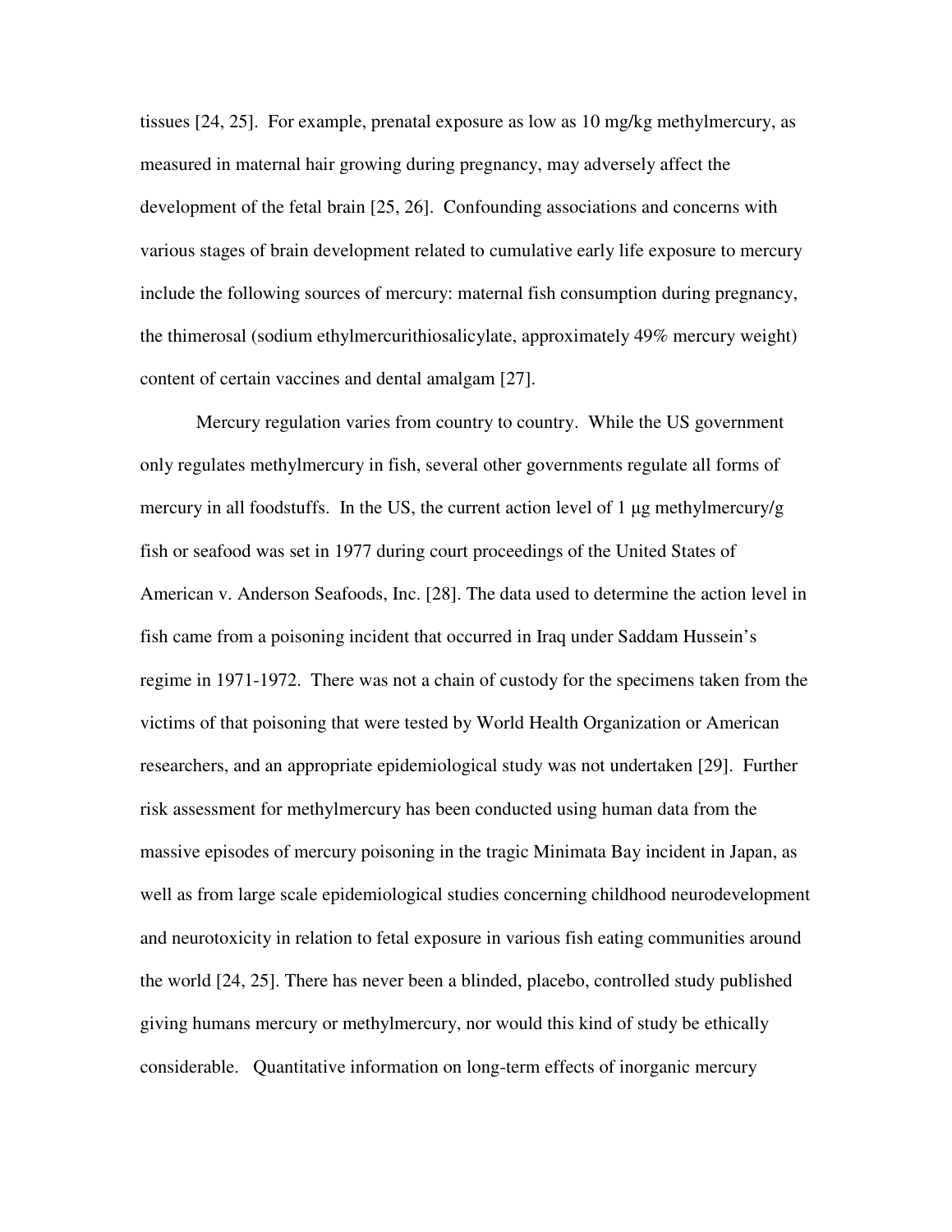compounds on humans does not exist [30]. Inorganic mercury compounds react with DNA and are clastogenic [30]. Because the mechanisms of these reactions remain unknown, it is currently impossible to establish a no adverse-effect-level for mercury in humans. Sensitive populations such as neonates lacking the ability to efficiently excrete mercury or individuals that retain mercury in their body due to impairments in detoxification pathways may not be protected by any exposure limit. The implications for mercury in ingested HFCS are not known and clearly more epidemiological and neurotoxicological studies are required.

#### **Conclusions**

An EHO at the FDA conducted an investigation of the chlor-alkali industry in 2004 and found mercury residue in all of the mercury cell chlor-alkali products including caustic soda, chlorine, potassium hydroxide, and hydrochloric acid. Mercury is widely accepted to be a neurotoxic heavy metal [23]. The American Academy of Pediatrics has recommended that minimizing any form of mercury exposure is essential for optimal child health and nervous system development [6]. Current international food processing standards allow 1.0 µg mercury/g caustic soda [21, 22] and there is no standard for mercury in food grade hydrochloric acid. Both of these chemicals may be used to make HFCS. Mercury contamination of food products as a result of the use of mercury contaminated HFCS seems like a very real possibility. With daily per capita consumption of HFCS in the US averaging about 50 grams and daily mercury intakes from HFCS ranging up to 28 µg, this potential source of mercury may exceed other major sources of mercury especially in high-end consumers of beverages sweetened with HFCS. Food products that contain a significant amount of HFCS should be tested for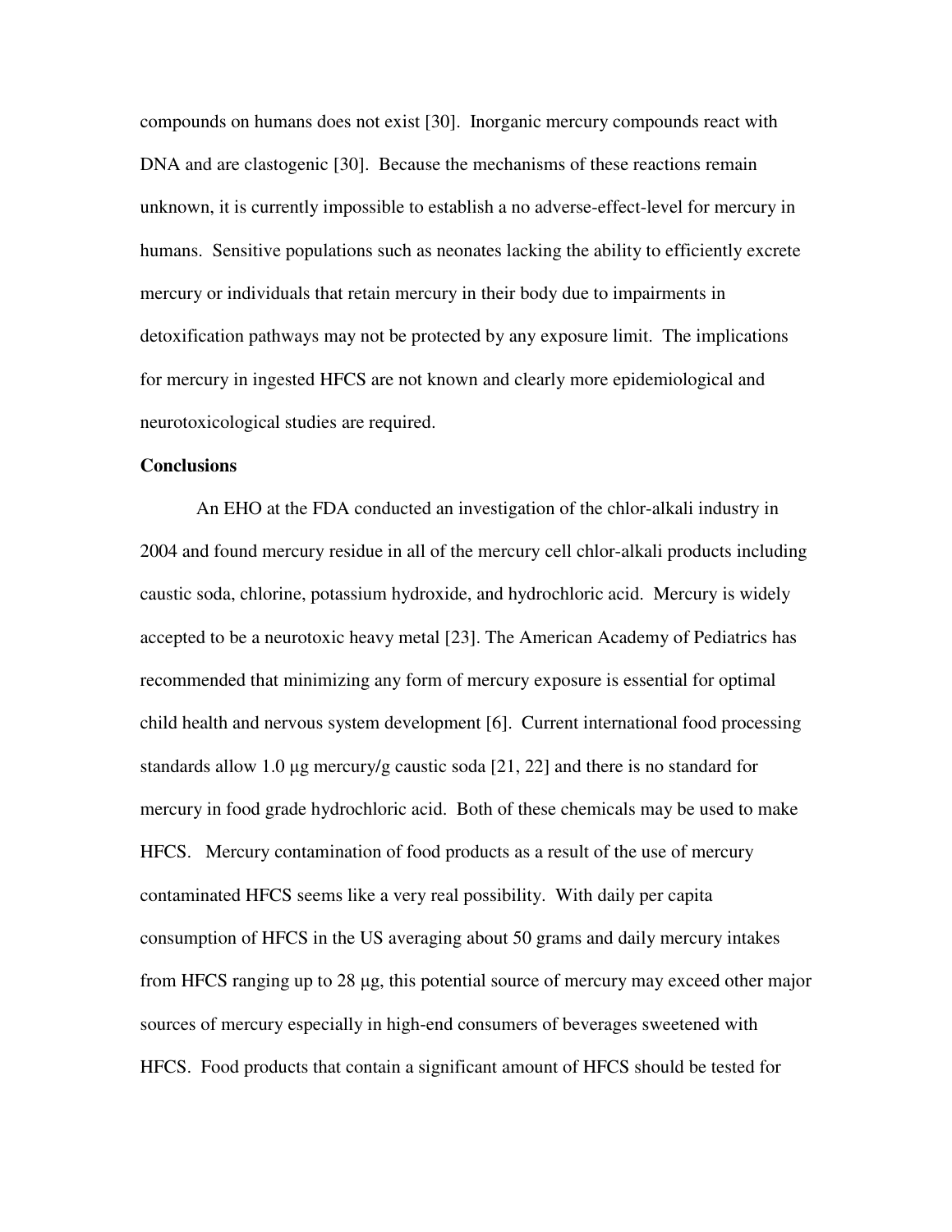mercury contamination in the end product and the public should be informed of any detections. Clearly, more research is needed to determine the extent of mercury exposure in children from mercury contaminated HFCS in food products.

## **Abbreviations**

AA – Atomic Absorption; CEM – Corporation that makes microwave accelerated reaction systems; CVAAS – Cold Vapor Atomic Absorption Spectrometer; DNR – Department of Natural Resources; EHO – Environmental Health Officer; EPA – Environmental Protection Agency; FDA – Food and Drug Administration; GFS – Grade Fisher Scientific; HFCS – High Fructose Corn Syrup; M – Molar; MARS – Microwave Accelerated Reaction System; NIST – National Institute of Standards and Technology; TDS - Total Diet Study; US – United States; XPI – Cross Polar Isolation

### **Competing interests**

The authors declare that they have no competing or conflict of interests.

## **Authors contributions**

RD carried out the environmental investigation, conceived the study, acquired the

samples for analyses, and was involved in drafting the manuscript. BL provided

assistance in the study design and was involved in drafting the manuscript. CC and LS

analyzed the samples, acquired the data and were involved in drafting the manuscript.

RS, LP, JH, DW and WJL were all instrumental in drafting the manuscript and revising it

critically for intellectual content. All authors read and approved the final manuscript.

## **Acknowledgements**

This research article is based on the views of the authors and does not represent an official FDA position. Thanks to Dr. Isaac Pessah and Dr. Howard Hu for their helpful reviews and feedback on the way to present this information to the public. Thanks to Dr. Barry Lai for providing assistance with sample transportation.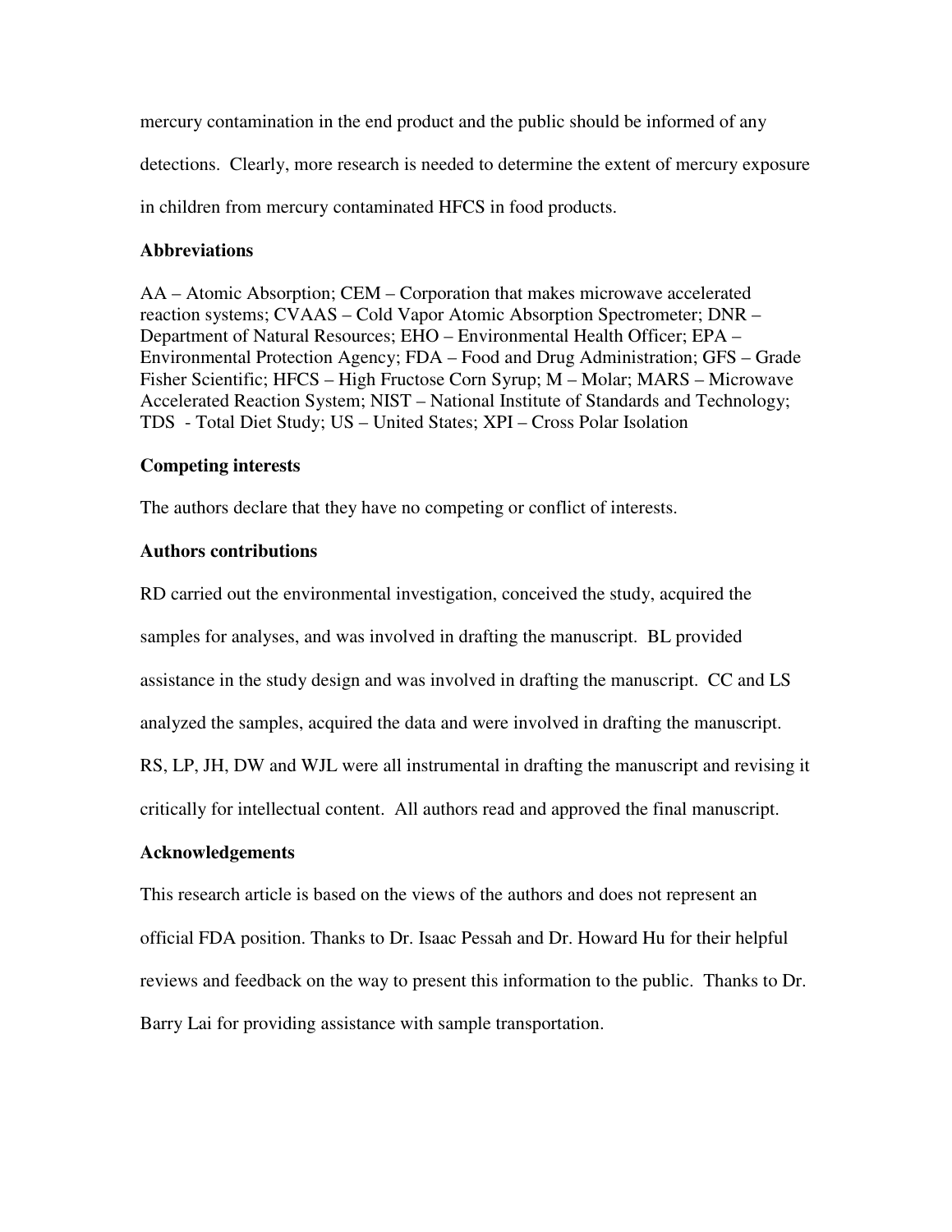## **References**

1. **Oceana [**http://www.oceana.org/north-america/what-we-do/stop-seafood-

contamination/chlorine-plant-campaign]

2. **Environmental Protection Agency** 

[http://www.epa.gov/regulations/documents/regagendabook-spring08.pdf]

3. **National Archives and Records Administration** 

**[**http://edocket.access.gpo.gov/2003/pdf/03-22926.pdf]

4. **Natural Resource Defense Council** [www.nrdc.org/media/pressreleases/030904.asp]

5. **United States Environmental Protection Agency**

[http://www.epa.gov/ord/NRMRL/pubs/600r02104/600r02104chap3.pdf]

6. Goldman L, Shannon M: **American academy of pediatrics technical report: mercury in the environment: implications for pediatricians**. *Pediatrics* 2001, **108**:197-205.

7. **Cox Newspaper**

[http://www.coxwashington.com/hp/content/reporters/stories/2007/01/14/BC\_MERCUR Y\_ADV14\_COX.htmll

8. **K A Steel Chemical Company**

[http://www.kasteelchemicals.com/tinymce/filemanager/files/spec\_sheets/mccsa.pdf]

9. **Institute for Agriculture and Trade Policy** 

[http://www.healthobservatory.org/library.cfm?refID=103599]

10. **Corn Refiners Association** [http://www.corn.org/HFCSBrochure.pdf]

11. Lurgi Life Science GmbH: **High Fructose Syrup Production-Process and** 

**Economics.** In *Proceedings of International Conference on Value-Added Products for the Sugar Industry:* 1999; *Baton Rouge.* 

12. **Emerson Process Management**

[http://www.emersonprocess.com/raihome/documents/Liq\_AppData\_2000-84.pdf]

13. **Health Observatory** [http://healthobservatory.org/library.cfm?refID=102881]

14. **European Union**

[http://ec.europa.eu/food/food/chemicalsafety/contaminants/scoop\_3-2- 11\_heavy\_metals\_report\_en.pdf]

**15.** Dorea, J.: **Fish meal in animal feed and human exposure to persistent bioaccumulative and toxic substances.** *J Food Protec* **69**:2777-2785.

16. **Food and Drug Administration** [www.cfsan.fda.gov/~comm/tds-food.html]

17. **United States Department of Agriculture** 

[http://www.ers.usda.gov/briefing/sugar/data/table52.xls]

18. Vos M, Kimmons J, Gillespie C, Welsh J, Blanck H: **Dietary Fructose Consumption Among US Children and Adults: The Third National Health and Nutrition Examination Survey.** *Medscape J Med* 2008, **10**:160.

19. **Food and Drug Administration** [http://www.cfsan.fda.gov/~dms/foodlab.html]

20. **Health Canada** [http://dsp-psd.communication.gc.ca/Collection/H46-1-36- 1995E.pdf]

21. Institute of Medicine: *Food Chemicals Codex, 5th Edition*, Washington DC: National Academies Press; 2003.

22. **World Health Organization** [http://whqlibdoc.who.int/trs/WHO\_TRS\_928.pdf]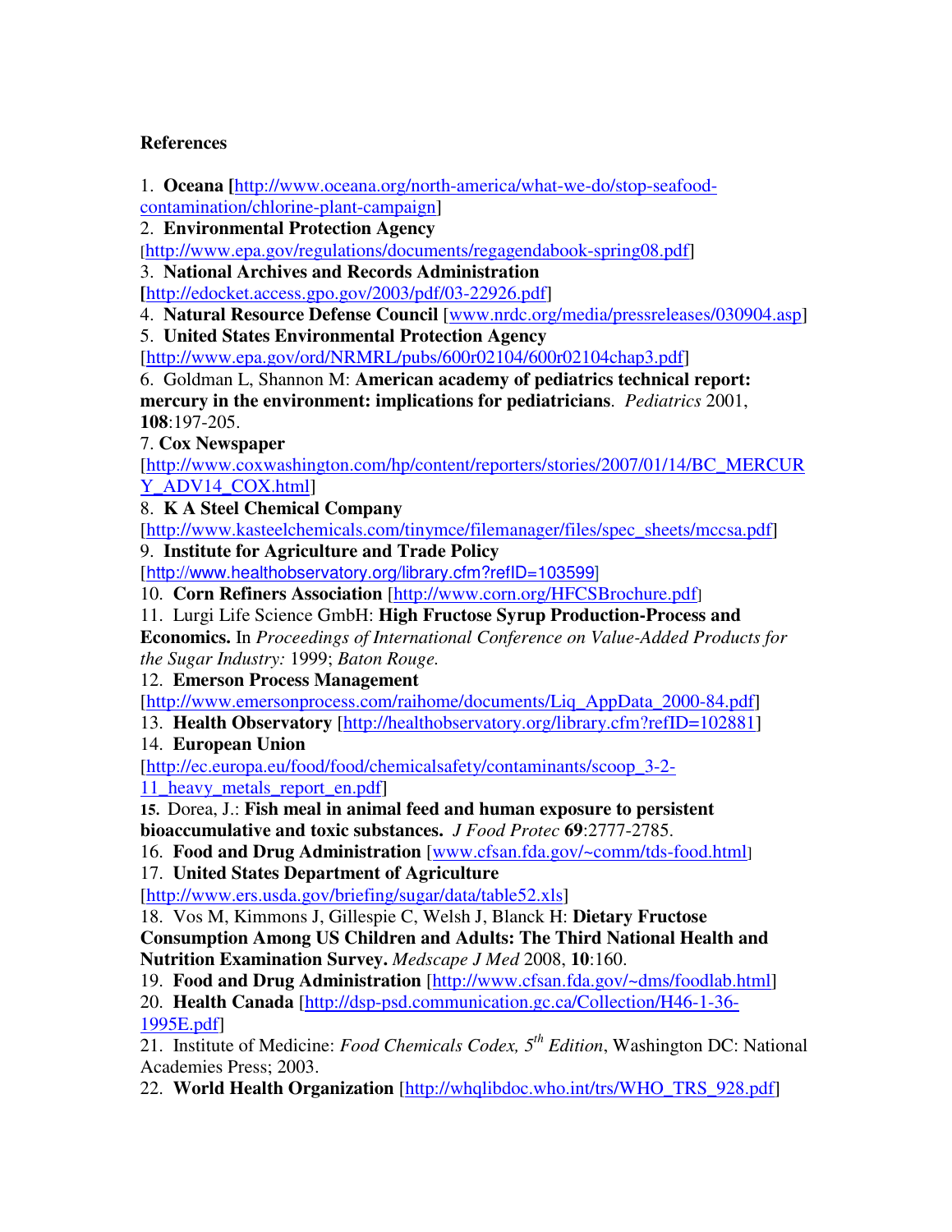23. **Agency for Toxic Substances and Disease Registry**

[http://www.atsdr.cdc.gov/toxprofiles/tp46-c1-b.pdf]

24. Langford N, Ferner R: **Toxicity of mercury.** *J Hum Hypertens* 1999, **13**:651-656.

25. Castoldi A, Johansson C, Onishchenko N, Coccini T, Roda E, Vahter M, Ceccatelli

S, Manzo L: **Human developmental neurotoxicity of methylmercury: impact of variables and risk modifiers**. *Regul Toxicol Pharmacol* 2008, **51**:201-214.

26. Myers G, Davidson P: **Does methylmercury have a role in causing developmental disabilities in children?** *Environ Health Perspec* 2000, **3**:413-420.

27. Oken E, Bellinger D: **Fish consumption, methylmercury and child** 

**neurodevelopment.** *Curr Opin Pediatr* 2008, **20**:178-183.

28. **State of California**

[http://www.oehha.ca.gov/prop65/law/pdf\_zip/andersonseafood.pdf]

29. Hightower J: *Diagnosis Mercury: Money, Politics, and Poison.* Washington DC: Island Press; 2008.

30. **World Health Organization** 

[http://www.who.int/ipcs/publications/cicad/en/cicad50.pdf]